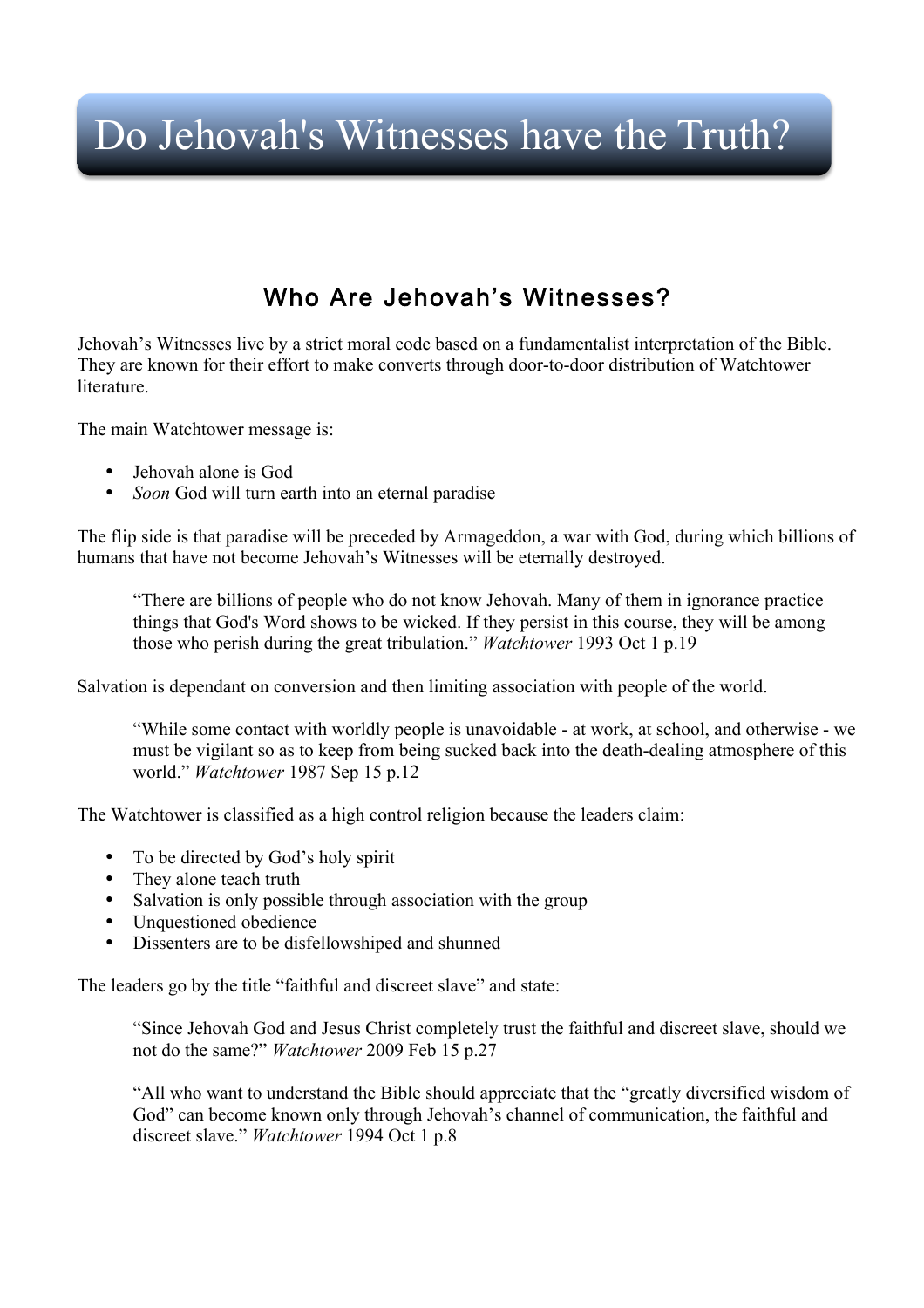### History

The Watchtower claims there have always been Jehovah's Witnesses.

"Jehovah's witnesses have a history almost 6,000 years long …" *Jehovah's Witnesses in the Divine Purpose* p.8

In reality, "Pastor" Russell started the religion in 1879, as a breakaway group of Second Adventists. For the 1,800 year period between the death of the Apostles and Russell, the Watchtower has been unable to identify a single group that adhered to all the teachings they claim are required for a "true Christian" to be acceptable to God.

Russell's prominent teaching that the great tribulation would occur in 1914 was taken from Adventists, and incorporated popular pyramidology.



"Thus the Pyramid witnesses that the close of 1914 will be the beginning of the time of trouble such as was not since there was a nation-no, not ever shall be afterward." *Thy Kingdom Come* (1916 ed.) p.342

# Disfellowshiping

A concerning aspect of Watchtower doctrine is disfellowshiping.

"…"disfellowshiping" is what Jehovah's Witnesses appropriately call the expelling and subsequent shunning of such an unrepentant wrongdoer... a simple "Hello" to someone can be the first step that develops into a conversation and maybe even a friendship. Would we want to take that first step with a disfellowshiped person?" *Watchtower 1981 Sep 15 pp.22,25*

A Witness can be disfellowshiped for openly questioning any doctrine or practice, or no longer believing the "Slave" is directed by God. They are subsequently shunned by all Witness family and friends. This causes terrible trauma. Anyone contemplating baptism needs to be fully aware of Watchtower history, doctrine and practices prior to such a commitment.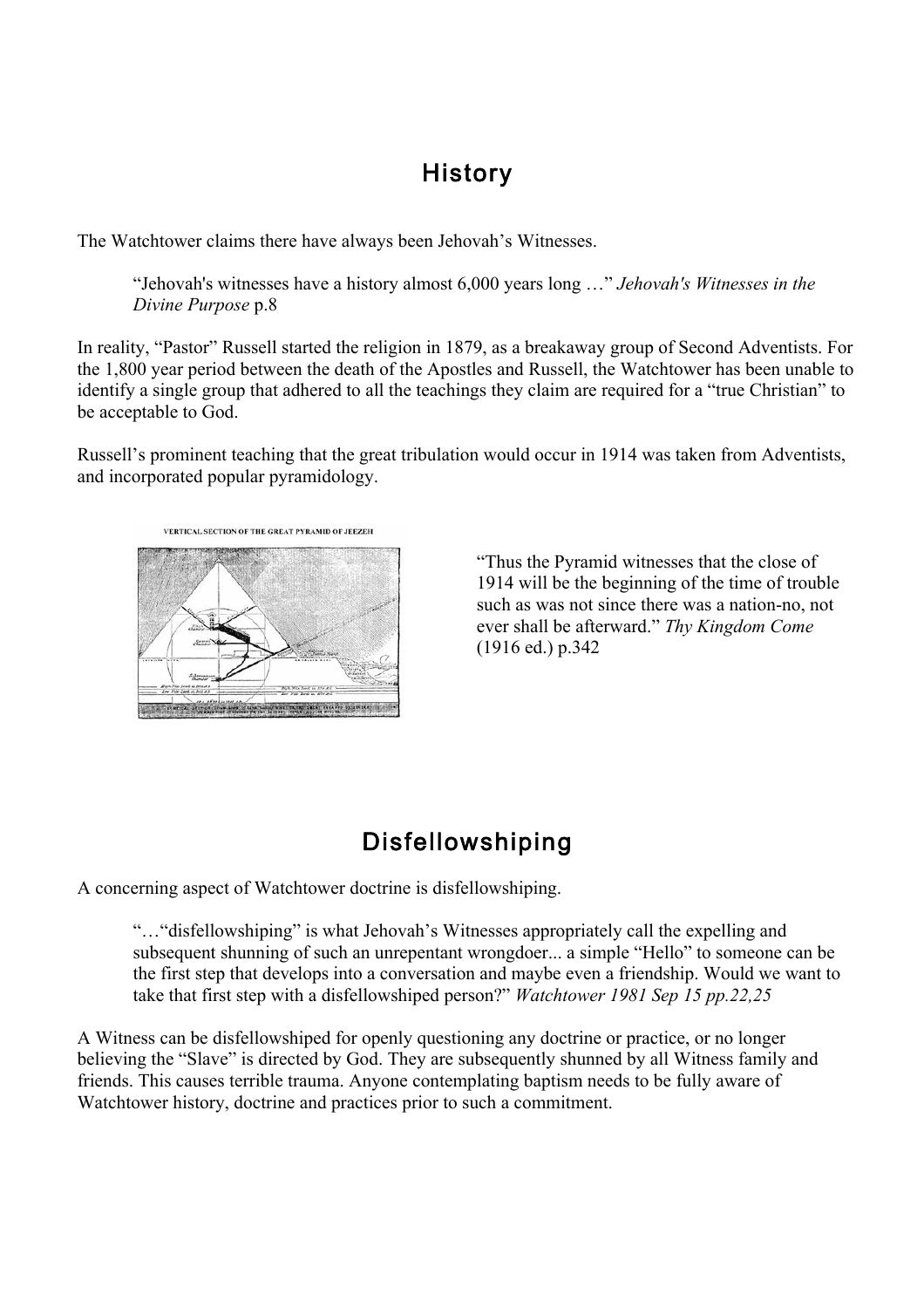### Growing up a Jehovah's Witness

Being raised a Jehovah's Witness is a unique experience which can have mixed results. On one hand, strong, loving families are encouraged. Ironically, it is the opposite for those that leave the religion. It is estimated two thirds of Witness children leave the religion. The families of those disfellowshipped are told to keep contact to an absolute minimum.

"Is strict avoidance really necessary? Yes... Loyal Christian family members do not look for excuses to have dealings with a disfellowshipped relative not living at home." *Keep Yourself in God's Love (2008) p.207* 

Children raised as Jehovah's Witnesses develop an unusual perspective on life. Not only do they realize love is conditional on remaining part of the religion, they also are taught the following bizarre concepts:

#### NEVER GROW OLD

"If you are a young person, you also need to face the fact that you will **never grow old** in this present system of things. Why not? Because all the evidence in fulfillment of Bible prophecy indicates that this corrupt **system is due to end in a few years**. ... Therefore, as a young person, you **will never fulfill any career** that this system offers. If you are in highschool and thinking about a college education, it means at least four, perhaps even six or eight more years to graduate into a specialized career. But where will this system of things be by that time? It will be well on the way toward its finish, if not actually gone!" *Awake* **1969** May 22 p.15

#### NEVER DIE

"Those blessed with a lasting place in the new earth will not grow old and inevitably die." *Watchtower* 2000 Apr 15 p.16

#### CELEBRATIONS

"Birthday ... Christmas... Easter. … We appreciate it very much when teachers kindly excuse our children from participation in all activities that in any way commemorate these holidays." *School and Jehovah's Witnesses* pp.18-21

#### UNIVERSITY

"What though of higher education received in a college or university? ... Such education wastes valuable youthful years that could best be used in Jehovah's service." *Watchtower* 2008 Apr 15 p.4

#### WORLDLY PEOPLE

"... the majority of people in the world are 'dead in their trespasses'" *Kingdom Ministry* 1986 Dec p.1

"We must also be on guard against extended association with worldly people." *Watchtower* 1994 Feb 15 p.24

#### SPORT

"Participation in organized sports, we believe, would expose Witness youths to unwholesome associations." *School and Jehovah's Witnesses* p.23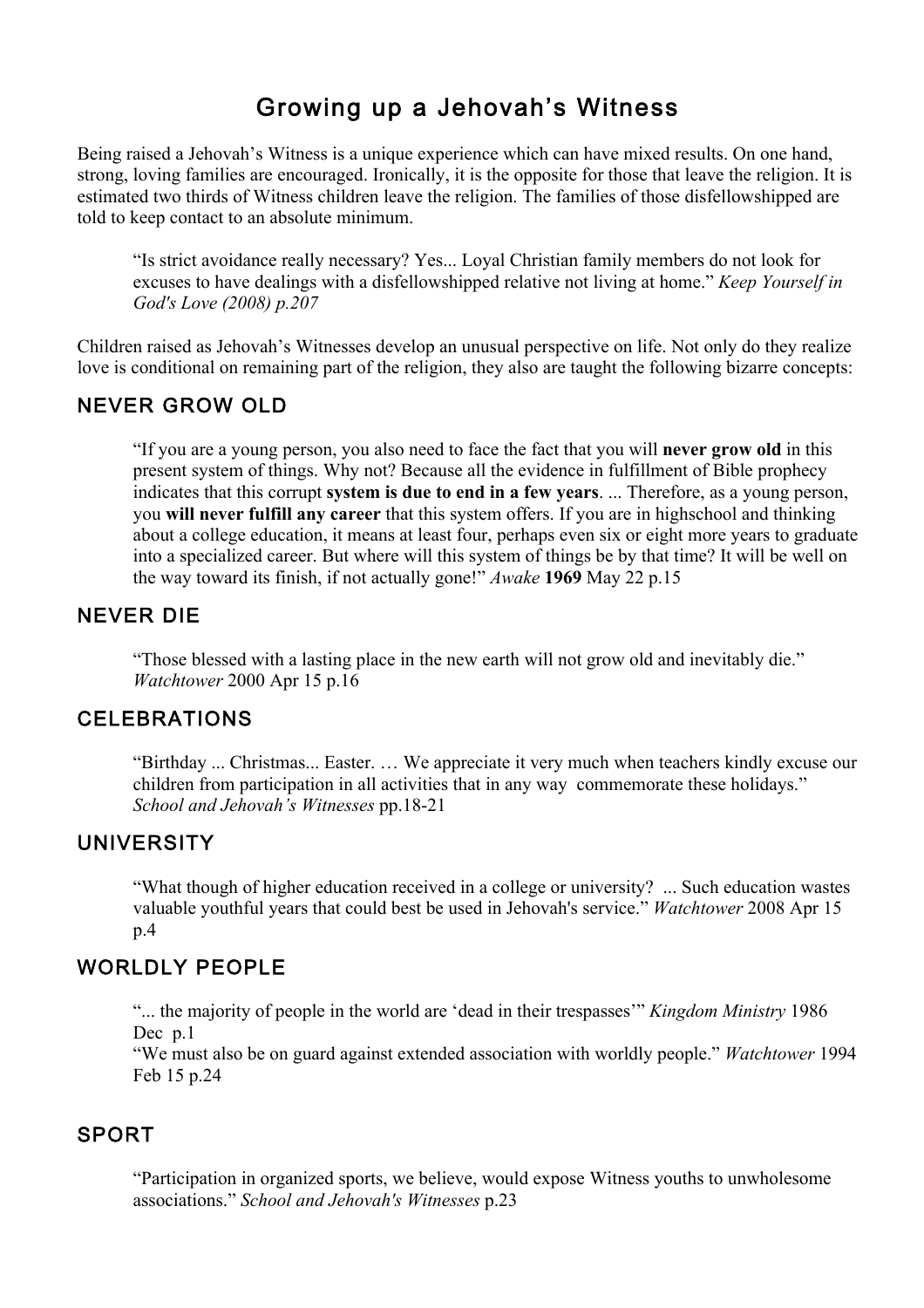# Fundamental Doctrine

A number of key Watchtower doctrines are based on flawed assumptions.

### Blood

Every year, Jehovah's Witnesses die refusing blood transfusions, on the basis of the religion's interpretation of Scriptural admonition to avoid eating blood. However, the history of this doctrine should put doubt as to its validity.

- Prior to 1945, the Watchtower allowed blood transfusions
- In 1945, they banned blood transfusions and all fractions
- Since 2000, many of these fractions are now allowed again

Who should be held accountable for those that died refusing fractions that are now claimed to be acceptable to God? Could you allow your child to die refusing a transfusion?

### 607 – 1914

The Watchtower's claim that the Last Days started in 1914 is solely based on Jerusalem falling to Babylon in 607 B.C. However, it is universally accepted by historians that Jerusalem fell in 587 B.C. These are the same historians the Watchtower trusts as a basis for all other prophetic interpretations.

Although they claim 607 is necessary to make Bible prophecy accurate, this is incorrect. Jerusalem could equally fall in 587 and line up with Scripture. The real reason 607 is used is 1914 is fundamental to Watchtower doctrine and there is too much vested interest to admit it is wrong.

### Jehovah

The Watchtower claims worship of Jehovah and use of the word are essential for salvation. Yet this name has never been found in any of the 1000's of ancient New Testament manuscripts. The Watchtower spuriously adds it 237 times to the New Testament of its New World Translation in order to support the way it wants to interpret the Bible.

# Can the Watchtower be Trusted?

Watchtower leaders request trust.

"The point is that Christians have **implicit trust** in their heavenly Father; they **do not question**  what he tells them through his written Word and **organization**." *Watchtower* 1974 Jul 15 p.441

Does the organization deserve unquestioned trust? For example, read what was written prior to 1914:

"… we consider it an established truth that the **FINAL END** of the kingdoms of this world, and the full establishment of the Kingdom of God, will be accomplished at the end of A.D. 1914" The Time Is At Hand (1889) p.101

Compare this with what is claimed to have been said:

"… Jehovah's witnesses pointed to the year 1914, decades in advance, as marking **the start** of "the conclusion of the system of things."" *Awake* 1973 Jan 22 p.8